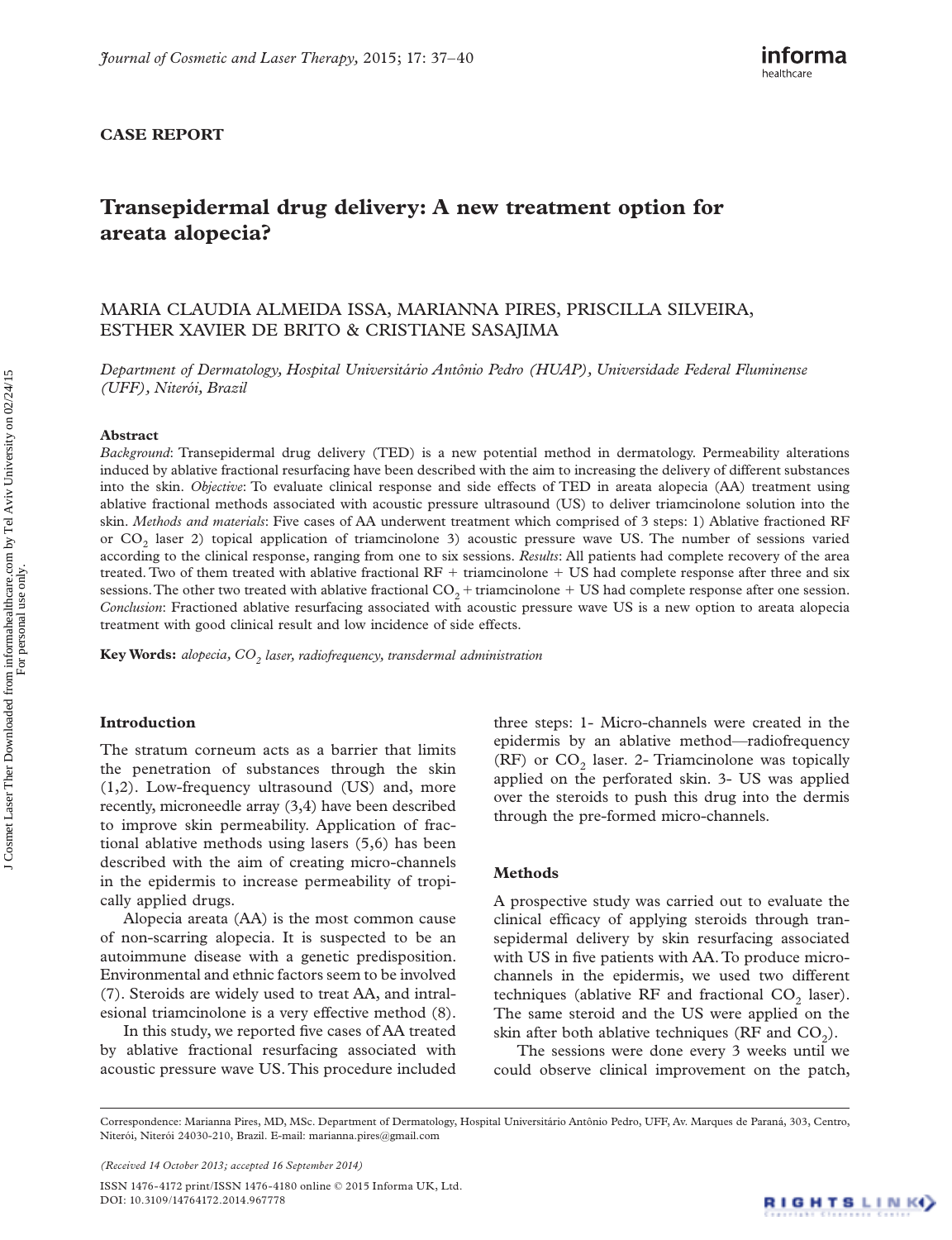ranging from 1 to 6 sessions. All patients were submitted to dermatologic examination every month during the first 6 months, and were recruited to a final examination 12 months after the last session. They were advised not to use any other treatment during the study.

The degree of clinical improvement was evaluated according to a quartile scale of improvement as follows: no improvement;  $1-25\%$ , minimal improvement; 26-50%, moderate improvement; 51-75%, marked improvement; and  $76-100\%$ , excellent improvement (9). Side effects such as pain and atrophy were evaluated on a 3-point scale  $(0 = absent,$  $1 =$  mild,  $2 =$  moderate, and  $3 =$  severe). Digital photographs (Sony DSC-H9-Super Steady Shot 8.1 MP) were taken at baseline and at each follow-up visit to document clinical response.

### *Techniques*

• *RF* technique

The ablative fractional RF used was unipolar RF with a roller tip. The RF roller is a 10-mm-width wheel composed of 6 cogs/disks, which has 50 pins lined on each cog's exterior rim. Six pins from each cog discharge micro-plasma causing perforation of the skin layer (holes having depth of  $100-150 \mu m$ and diameter of  $80-120 \text{ }\mu\text{m}$ ).

CO<sub>2</sub> laser technique

The roller tip of the fractional  $CO<sub>2</sub>$  laser slides on the skin surface, producing micro-channels (pixels). It triggers a short-duration pulse of fractionated light via special beam splitter lens with fixed gaps between each  $7 \times 1$  pixel. It produces microscopic holes having depth of  $150-300 \mu m$  and diameter of  $125 - 150$  µm.

Impact US technique

The acoustic pressure module is composed of a transducer, a sonotrode, and a distal hollow. The distal surface of the horn creates vibrational cycles ("push-pull") on the triamcinolone. The mode of operation is based on mechanical pressure and torques by propagation of US wave (frequency: 27kHz), creating a hammering-like effect on the thin layer between the triamcinolone, the skin and the sonotrode.

#### *Procedure*

Before each session, the area to be treated was cleaned with aqueous chlorhexidine. First, ablative fractional RF or  $CO<sub>2</sub>$  was applied to promote fractioned ablation of the skin using the following: RF roller tip with 45 W and 4 passes (crossed); and  $CO<sub>2</sub>$  roller tip with 60 W, 60 mJ/pixel, spacing of 1 mm, and 2 passes (crossed). After this step, the

medication (triamcinolone acetonide, 20 mg/ml) was dropped  $(0.1 \text{ ml}/1 \text{ cm}^2)$  on the skin surface that was pretreated with RF or  $CO<sub>2</sub>$ . The last step was applying the US: 50 Hz (frequency of shocks) with 80% of impact intensity for 1 min in each  $1 \times 1$  cm grid (Figure 1).

#### *Patients*

Patient 1: A 23-year-old man with an occipital patchy AA for 3 months was treated with fractional RF  $+$ triamcinolone + US—three sessions.

Patient 2: An 18-year-old woman with multiple patches of AA on the parietal area for 12 years. All the patches were treated with fractional RF  $+$ triamcinolone + US—six sessions.

Patient 3: A 47-year-old woman with an occipital patch for 1 month was treated with  $CO_2$  laser + triamcinolone + US—one session.

Patient 4: A 38-year-old woman with a parietal patch for 3 months was treated with  $CO_2$  laser + triamcinolone + US—one session.

Patient 5: A 35-year-old woman with AA for 12 years. Three patches were treated. One occipital patch was treated with  $CO_2$  laser + triamcinolone + US-one session. Another occipital patch and one retro-auricular patch were treated with one session of different procedures as follows: the occipital patch was treated with  $CO_2$  laser + triamcinolone, but without US; and the retroauricular patch was treated with  $CO<sub>2</sub>$  laser isolated without triamcinolone or US. These lesions were treated with different protocols with the aim of controlling the lesions.



Figure 1. TED procedure with fractional ablative  $CO<sub>2</sub>$ . First step, applying the  $CO<sub>2</sub>$  roller tip; second step, dropping triamcinolone acetonide on the perforated skin; third step, applying the acoustic pressure US in AA patch.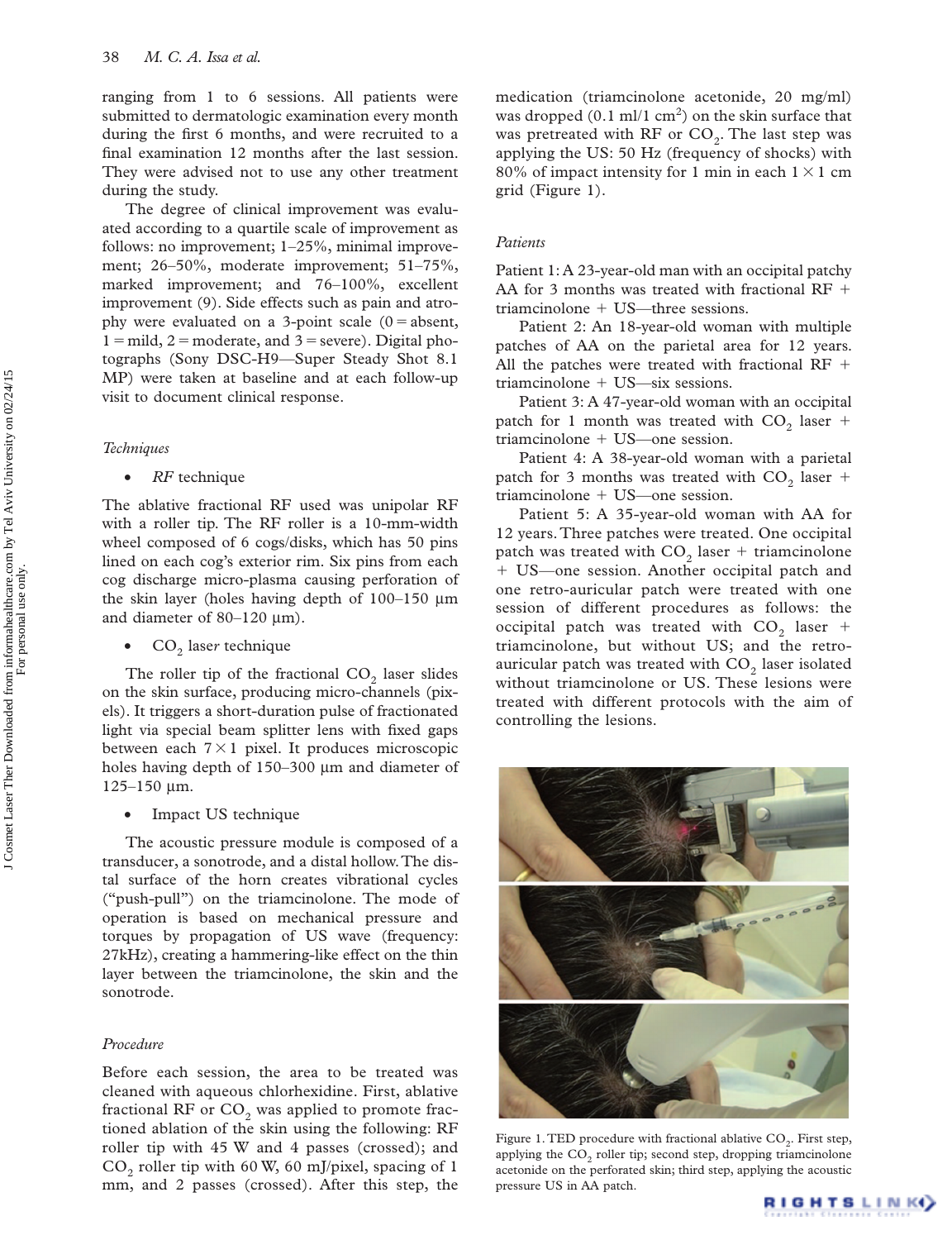

Figure 2.Gradual improvement in the patchy of AA before, after 2, and after 3 sessions of  $RF +$  triamcinolone  $+$  US, and after 12 months of treatment.

#### **Results**

In all cases, patients exhibited an excellent improvement and only one patient (patient 2) did not sustain the result after 12 months of follow-up. Patient 1 who was treated with ablative fractional  $RF +$  triamcinolone + US exhibited a complete recovery from the patch after three sessions, and the result was sustained after 12 months (Figure 2). Patient 2 was submitted to 6 sessions of ablative fractional RF  $+$ triamcinolone + US to achieve a complete response, and sustained the result for 3 months when the patient had an infectious respiratory disease. In the three patients treated with pixel  $CO_2$  + triamcinolone - US (patients 3, 4, and 5), clinical improvement could be observed in the first month just after one session of treatment-the result sustained after 12 months (Figure 3). On the other hand, as patient 5 had two other patches treated with different procedures, she exhibited different clinical responses. The complete clinical response could only be observed in the patch treated with the complete procedure  $(CO_2 + \text{triamcinolone } + US)$ . We could observe a minimal clinical improvement in the occipital patch after fractional ablation (CO<sub>2</sub> laser isolated) + triamcinolone without US (Figure 4a1 and a2), and any response was observed on the retro-auricular patch



Figure 3.Before, 3 weeks, 3 months, and 12 months after treatment, one session of  $CO_2$  + triamcinolone + US.



Figure 4. a1, a2: Occipital area: before and 3 months after  $CO<sub>2</sub>$ laser + triamcinolone without US. 4 b1, 4 b2: Retro-auricular area: before and 3 months after  $CO<sub>2</sub>$  laser isolated without triamcinolone or US.

treated with fractional ablation  $(CO_2)$  laser) isolated (Figure 4b1 and b2).

None of the patients had atrophy in the treated area. They reported mild burning sensation during the procedure.

## **Discussion**

A number of treatments can induce hair growth in AA, and have been reported in literature, such as topical, systemic, and intralesional corticosteroid injections (8); topical immunotherapy (10); photochemotherapy (11); minoxidil (12); and dithranol (13). The use of fractioned resurfacing to create micro-channels in the epidermis to improve drug delivery into skin is a new concept of treatment called transepidermal drug delivery (TED) and have been reported in literature. Gómez et al. (5) reported that Erbium laser ablation of the stratum corneum enhances transepidermal delivery of 5-fluorouracil. Another article published by Haerdersdal et al. (6) evaluated drug delivery by  $CO<sub>2</sub>$  laser ablative fractional resurfacing using methyl 5-aminolevulinate. A new study on Photodynamic therapy (PDT) after fractional ablative RF associated with impact US was reported in literature with good clinical results in actinic keratosis treatment—even with methyl aminolevulinate incubation time reduced to 1 h (14). In 2012, the use of ablative fractional RF and acoustic pressure US associated with retinoic acid 0.05% cream was described as a safe and effective method for alba-type Striae distensae (SD) treatment (15). More recently, we reported some cases of transepidermal triamcinolone acetonide delivery using the